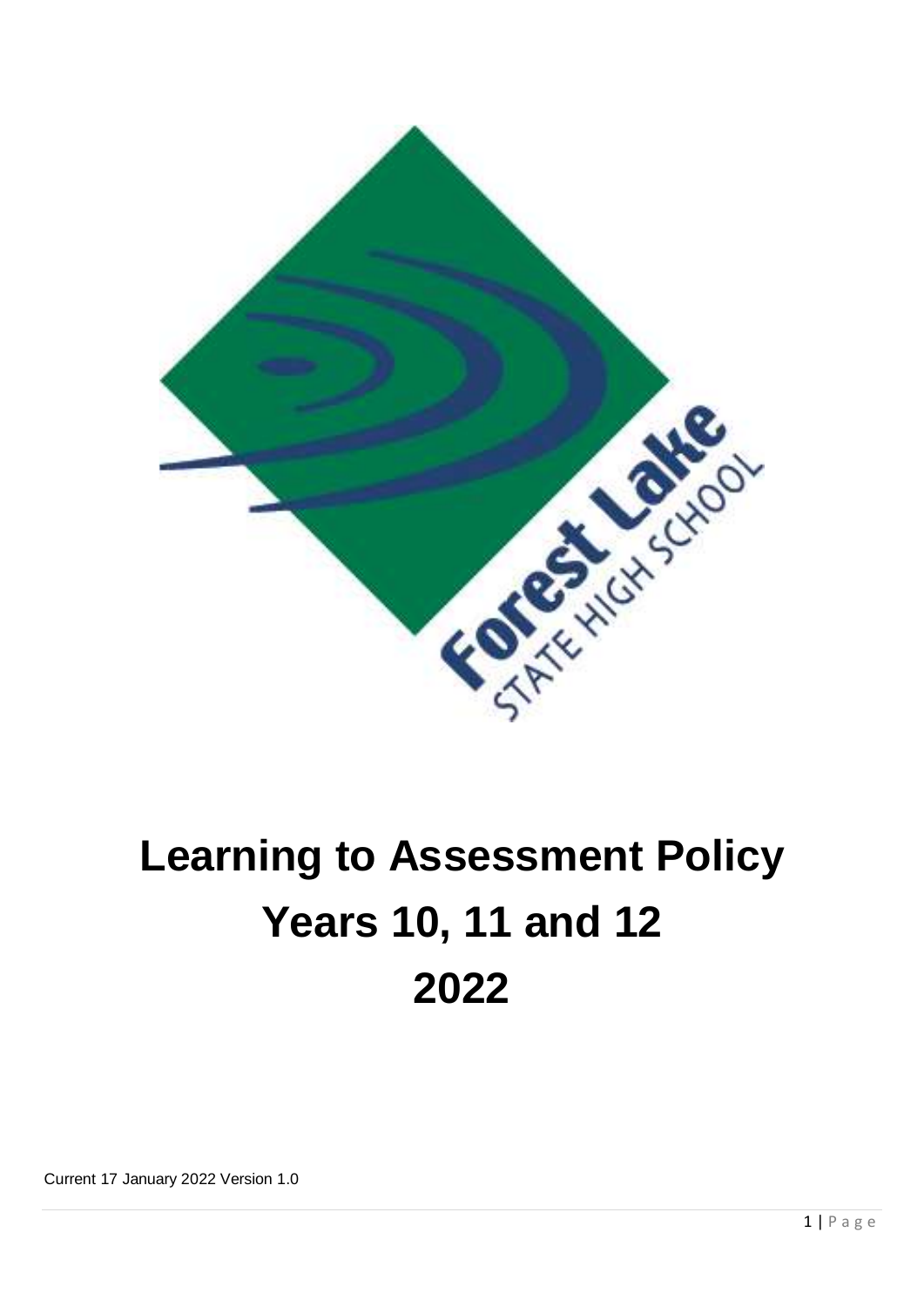# **Contents**

| 1. Principles                                       | Page 3  |
|-----------------------------------------------------|---------|
| 2. Scope                                            | Page 3  |
| 3. Course Work                                      | Page 4  |
| 4. Home Learning                                    | Page 4  |
| 5. Academic Integrity                               | Page 5  |
| 6. Academic Misconduct                              | Page 6  |
| 7. Completion of Assessment Tasks                   | Page 6  |
| 8. Access Arrangements and Reasonable Adjustments   | Page 10 |
| 9. Consequences for Non-Completion Without Approval | Page 11 |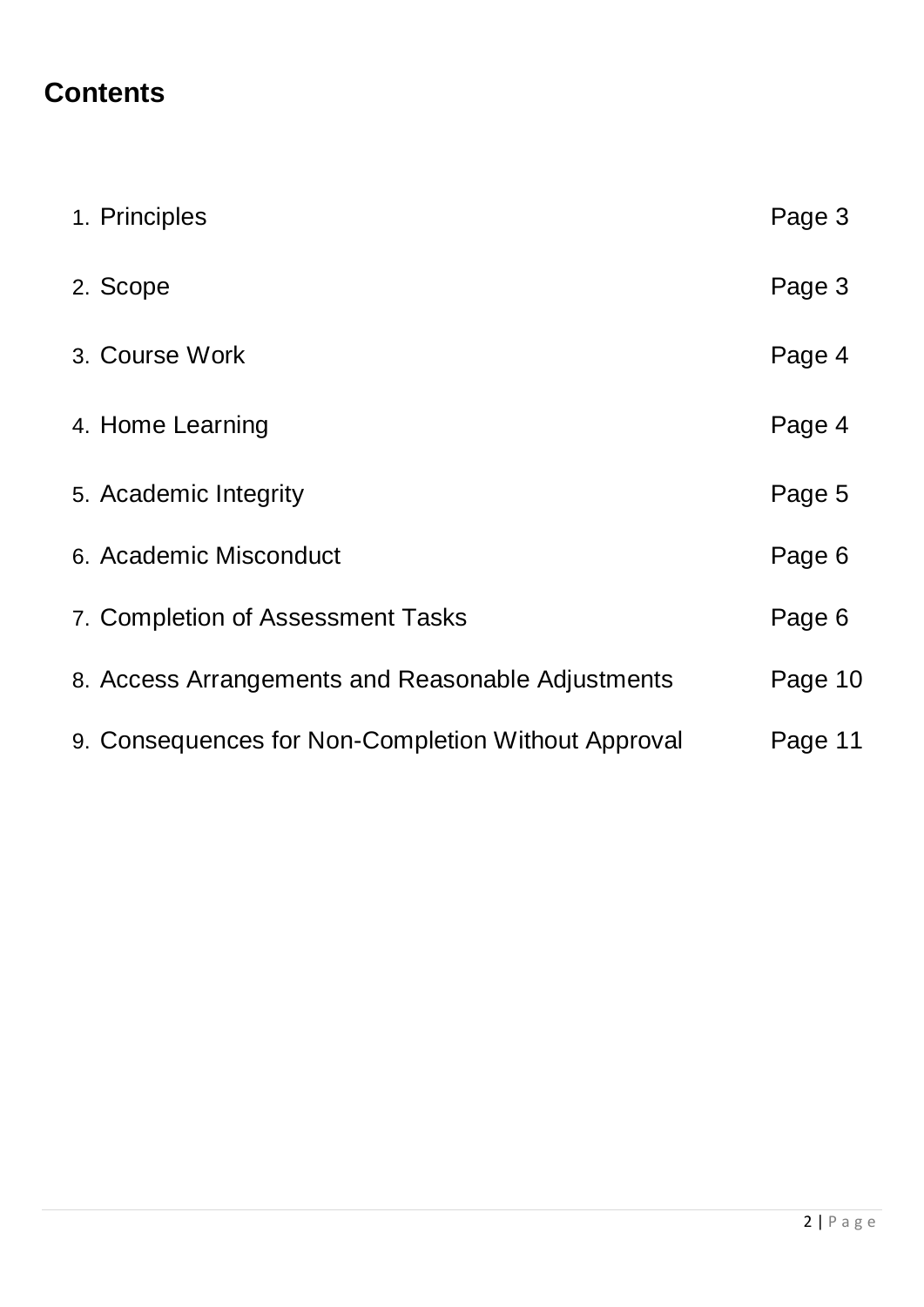# **Forest Lake State High School Learning to Assessment Policy**

#### **1. PRINCIPLES – "This is why students are at school – to learn."**

- This policy is underpinned by the QCE and QCIA policy and procedures handbook. <https://www.qcaa.qld.edu.au/senior/certificates-and-qualifications/qce-qcia-handbook>
- Students at Forest Lake SHS undertake units of "Learning" that culminate in a formal "Assessment" task that allows students to display what they know and understand and what they can do.
- **"Completion"** of any task means completion to a standard as close as possible to a student's potential and not a minimal attempt with little or no link to effective learning.
- During the "Learning" phase students will complete course work with regular, informal teacher checks on understanding. **(Assessment for Learning)**
- Teachers will implement a number of formal checkpoints in the "Learning" phase to check for student understanding to allow for early intervention, if required, and maintain the authenticity of student learning. **(Assessment as Learning)**
- In the formal "Assessment" phase at the end of a unit of work, students will complete one of a variety formal assessment tasks such as assignments, exams, projects, presentations and performances. **(Assessment of Learning)**
- "Learning" and formal "Assessment" must be accessible and equitable for all students.

#### **2. SCOPE – "The policy applies to Senior Secondary."**

- This policy applies to all Year 10, 11 and 12 students (Senior Secondary) and encompasses the whole learning and assessment process. This policy is considered the "point of truth" document for all members of the community around learning and assessment for students in Years 10, 11 and 12.
- This policy underpins separately published procedures to be followed by teachers, HODs, school admin, students, parents and carers. All procedures and forms relevant for students, parents and carers will be accessible on the school website.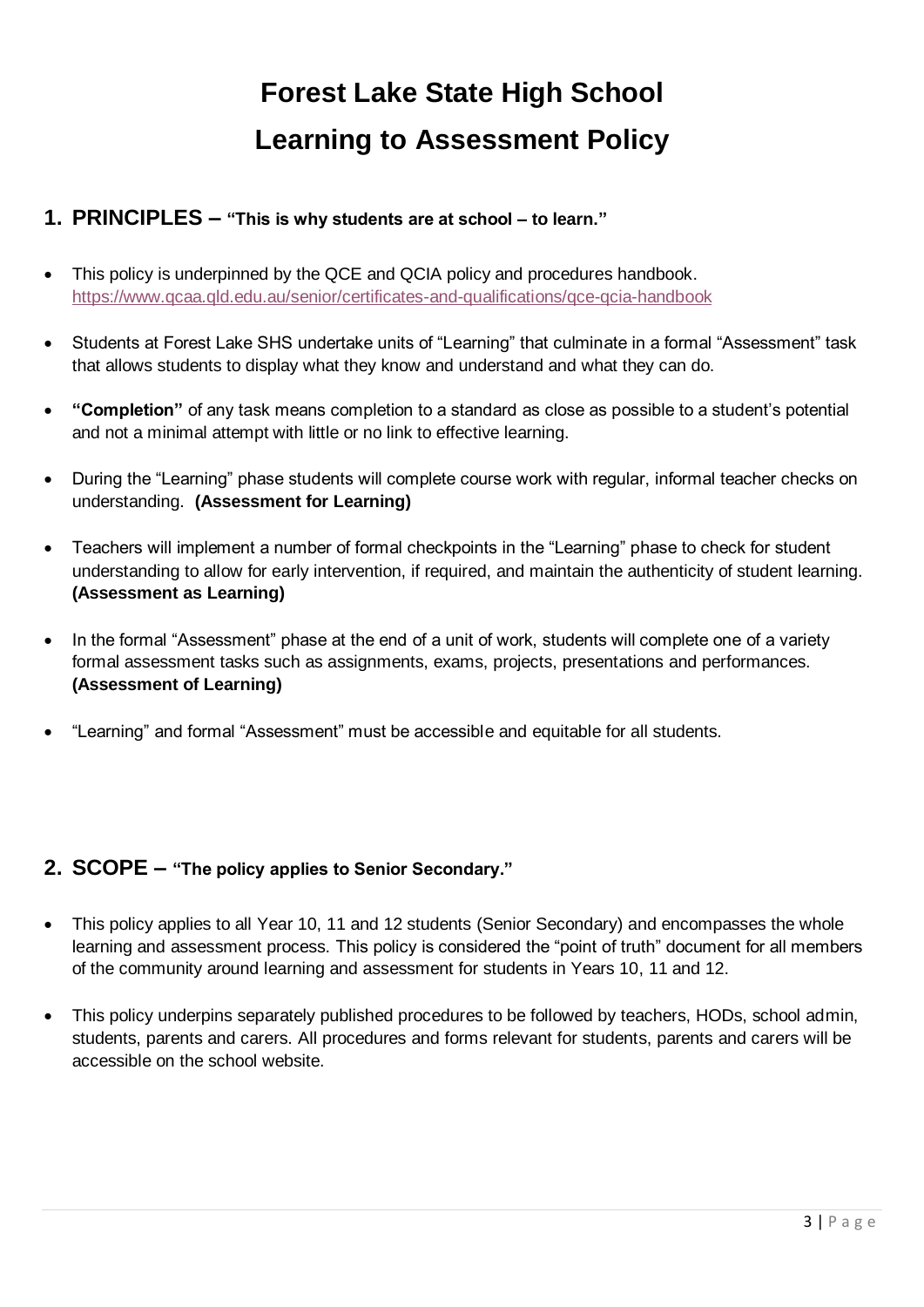#### **3. COURSE WORK – "This is what happens before formal assessment."**

- Students are required to engage with "learning" course work in the lead up to formal assessment.
- Course work includes all lead up learning activities such as individual class tasks, group work, home tasks, excursion work, practice events, rehearsals, revision and reflective self-assessment tasks.
- Successful completion of course work allows teachers to provide ongoing diagnostic feedback to students about their learning to date and what they can do to improve in their course work.
- Completion of course work allows teachers to compile a body of evidence of student learning to support students in the event of non-completion of formal tasks. (See Section 7)
- Student attendance at school is critical for optimal performance in course work and subsequent positive pathway choices. Effective "learning" cannot happen without regular attendance. Expectations are:
	- o An attendance rate of above 95%.
	- o All periodic short-term absences (one day) must be explained by parents/caregivers through normal school processes.
	- o All long-term consecutive absences or pattern of absences (more than one day) that affect learning time and a subsequent ability to successfully complete an assessment item may require documentation around the reasons for the extended absences.
	- $\circ$  This evidence may then be required for a formal Access Arrangements and Reasonable Adjustment (AARA) application for formal assessment tasks. (See Sections 7 and 8)
- Student attendance can be affected by other school provided options as Forest Lake SHS provides significant opportunities for students across multiple course pathways. These include TAFE courses, Traineeships and opportunities through our Programs of Excellence. Students are expected to:
	- o Utilise all support opportunities provided to ensure they achieve to their potential in school subjects, not merely pass, in subjects affected by absences due to external opportunities.
	- o This may include extra study at home, effective use of time in the Pathways Centre or accessing school facilities where learning can only happen with specialised school resources such as workshops or specific computer software.

#### **4. HOME LEARNING – "The amount will vary for different students but it is real."**

- Home Learning provides opportunities for students to consolidate their classroom learning and to develop healthy learning behaviours required for learning beyond the classroom.
- Home Learning comprises three key areas:
	- o Completion of short-term homework set by the teacher.
	- o Revision of the work in the four lessons of the day to do a personal check for understanding.
	- o Regular and ongoing work on set formal assignments to prevent a rush just before due dates.
- Forest Lake SHS students will always have "Home Learning" and it is not acceptable for students to say "I have nothing to do at home."
- Home Learning is relevant for all General, Essential, Applied and VET subjects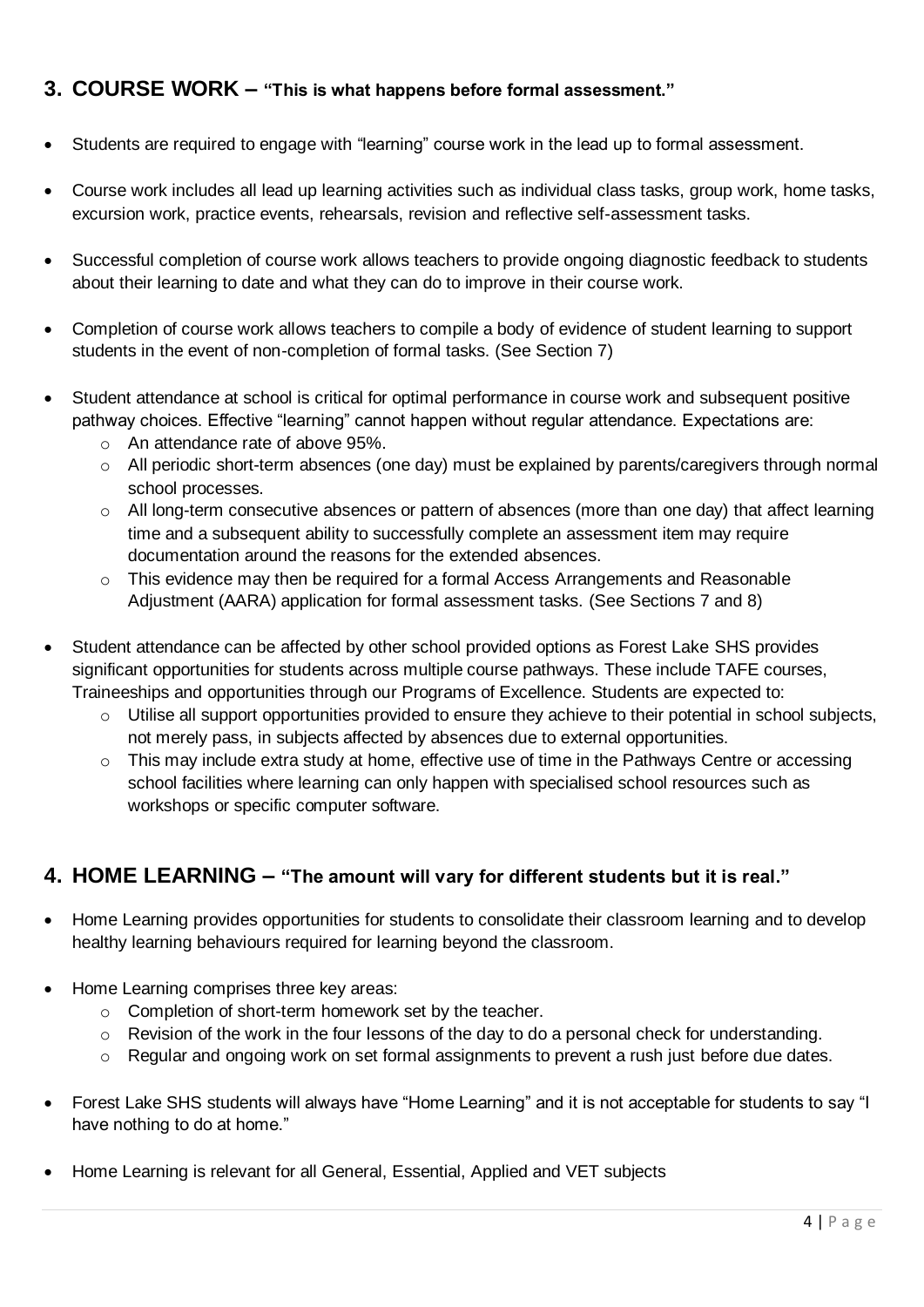#### **5. ACADEMIC INTEGRITY – "This shows what a student has learnt themselves."**

- Forest Lake SHS students are responsible for the integrity around their learning. In other words, they are responsible for being an integral part of the learning process and producing assessment tasks that they truly own and understand.
- Initial student engagement in the learning process will be seen through the following:
	- o Use of their student planner to enter all home study tasks each day.
	- o Use of their student planner to set progress goals.
	- $\circ$  Use of their student planner to map out formal assessment tasks across all subjects.
- Checkpoints will be built into the learning process to allow teachers to identify areas of concern and provide support to students.
- Student skills will be developed in the areas of:
	- o Developing note taking and summarising skills.
	- $\circ$  Development of a home study plan to identify 7-14 hours of home study time a week during term.
	- $\circ$  Having a home study plan that caters for family, sporting, cultural, religious and part-time work commitments.
	- o Correctly referencing sources and organising the ideas of others to support a point of view.
	- o Correctly acknowledging sources used in an assessment response.
	- o Preparing personal comprehensive revision plans for examination tasks.
	- o Completing the QCAA online Academic Integrity course.
	- o Resilience
	- o Personal goal setting.
- When developing an assessment instrument, the school will consider how student authorship of final responses will be established. Teachers may consider the following:
	- $\circ$  Set an assessment task that requires each student to produce a unique response.
	- $\circ$  Vary assessment tasks each year so students are unable to use old student responses.
	- o Set aside sufficient class time for students to complete the assessment task and for teachers to monitor the development of the response.
- Teachers can collect evidence during the development of responses in order to establish authorship of final responses. Teachers may consider the following:
	- $\circ$  Monitor, collect or observe progressive samples of each student's work at various stages. This process could be documented using an authentication record, checklist or photographs.
	- $\circ$  Interview or consult with each student at checkpoints during the development of the response to ensure that it is based on the student's own work.
- Assessment task feedback is an important part of the learning journey and can be written, a performance rehearsal or a product in development. Work used to provide feedback can be used as evidence of student achievement in the case of illness or misadventure, or non-completion of a task for other reasons.
- The final draft submitted should be a close-to-final version of the response. To ensure authentic student work is provided, teacher feedback on the final draft version submitted will:
	- o Only be provided on one occasion.
	- o Provide feedback only on presented ideas and arguments.
	- o Will not add new ideas or correct grammar and spelling.
	- o Will not provide an interim level of achievement.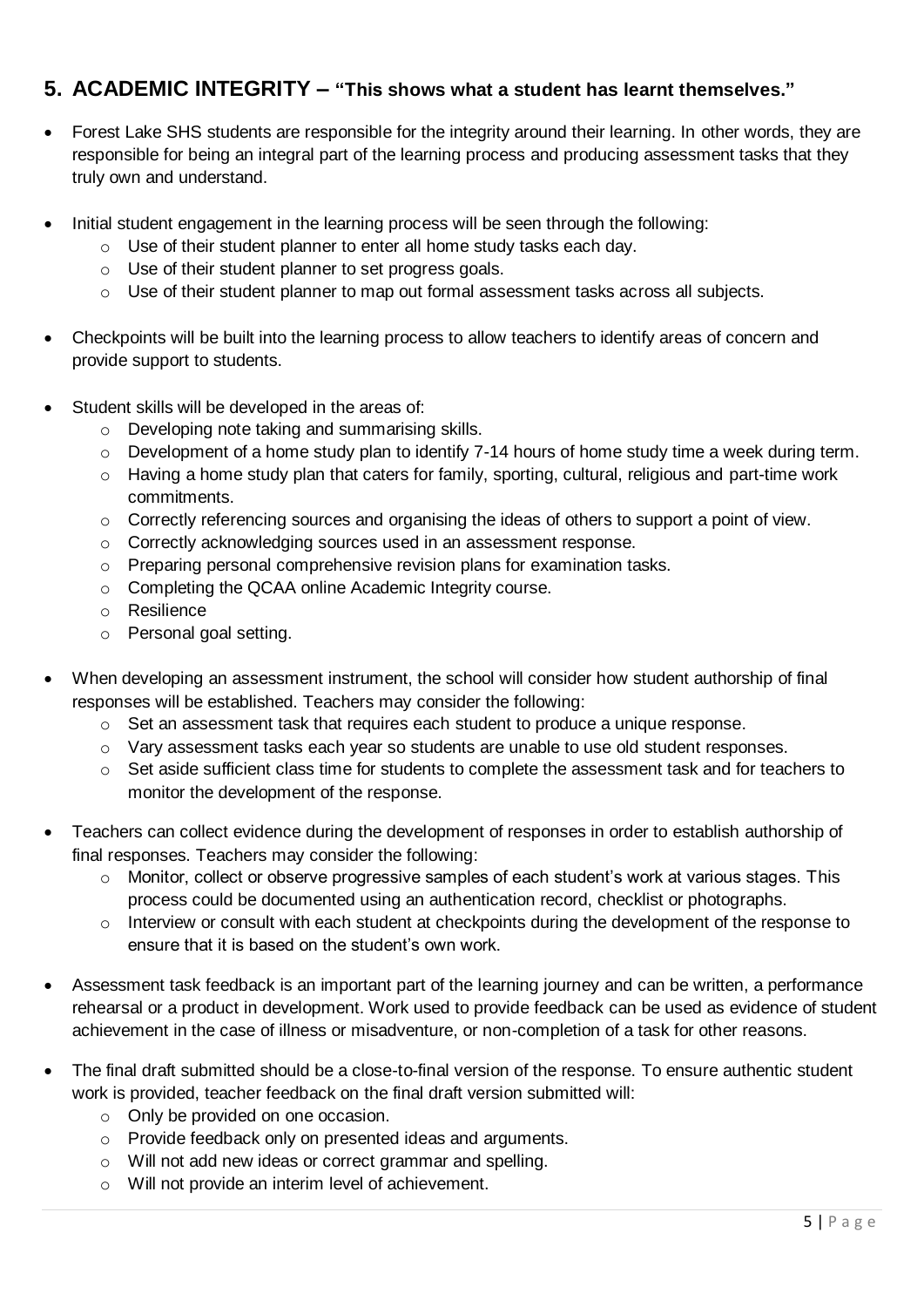- To establish authorship of final responses, teachers may choose to:
	- o Directly compare the responses of students who have worked together in groups.
	- o For text, analyse final student responses using Safe Assign in eLearn.
	- $\circ$  Interview a sample of students after their responses have been submitted to determine their understanding of and familiarity with their responses.
	- $\circ$  Use internal quality assurance processes such as cross-marking if there is more than one class.
- Response length. (Measured in words, pages or time)
	- $\circ$  Tasks that are endorsed by the QCAA for use will be designed to allow students to address the requirements of the tasks within the designated response length.
	- o Students will receive guidance on how to ensure responses are within the required response length.
	- $\circ$  Students will be required to develop a response within the required length and respond to draft feedback about the length of their response if it exceeds task requirements.
	- o Students will be required to complete a response length declaration for both the final draft submission and the final task submission.
	- $\circ$  Appendix 1 outlines inclusions and exclusions related to the response length for an assignment.
	- $\circ$  Consequences, after the final submission, for exceeding the response length for a task:
		- Assignments Material in the response after the maximum response length has been reached will not be used in the marking process.
		- **•** Presentation videoed by the teacher  $-$  After a two (2) minute and one (1) minute warning, the response will be stopped by the teacher at the maximum response length permitted.
		- Presentation compiled by the student The teacher will stop viewing the response when the presentation reaches the maximum response length permitted.
	- o Response lengths will be followed consistently across all subjects to ensure responses subsequently submitted as samples for the QCAA confirmation of results will not be affected by adjustments made due to excessive response length.

#### **6. ACADEMIC MISCONDUCT – "This is cheating."**

- Academic misconduct incorporates a broad range of behaviours in which students inappropriately and falsely demonstrate their learning. Academic misconduct may be considered along a continuum of breaches that range in the significance of misconduct and intent. (See Appendix 2)
- Consequences for Academic Misconduct:
	- $\circ$  The section of work that is proven to be a result of cheating or plagiarism will not be marked. Remaining sections of work will be used to determine a result. Confirmed by the HOD.
	- $\circ$  In cases where the entire work is proven a result of cheating or plagiarism, students will be allocated a Not Rated result for the task. This may result in a loss of credit for the unit.
	- o The relevant subject HOD will determine the final outcome in consultation with the year level Deputy Principal.
	- $\circ$  If a student is suspected of cheating during an exam/test, the work completed will be removed immediately and annotated with time and details. New paper should be issued so the student can complete the remainder of the paper with integrity.
	- $\circ$  Students, parents and carers will be informed of all findings and decisions.
	- o Further consequences may include a warning, detentions, suspension or cancellation of enrolment (Years 11 and 12) depending on the severity or frequency of the misconduct.
	- $\circ$  Students found to have provided their responses to other students may also face further consequences. These may include a warning, detentions or suspension depending on the severity or frequency of the misconduct.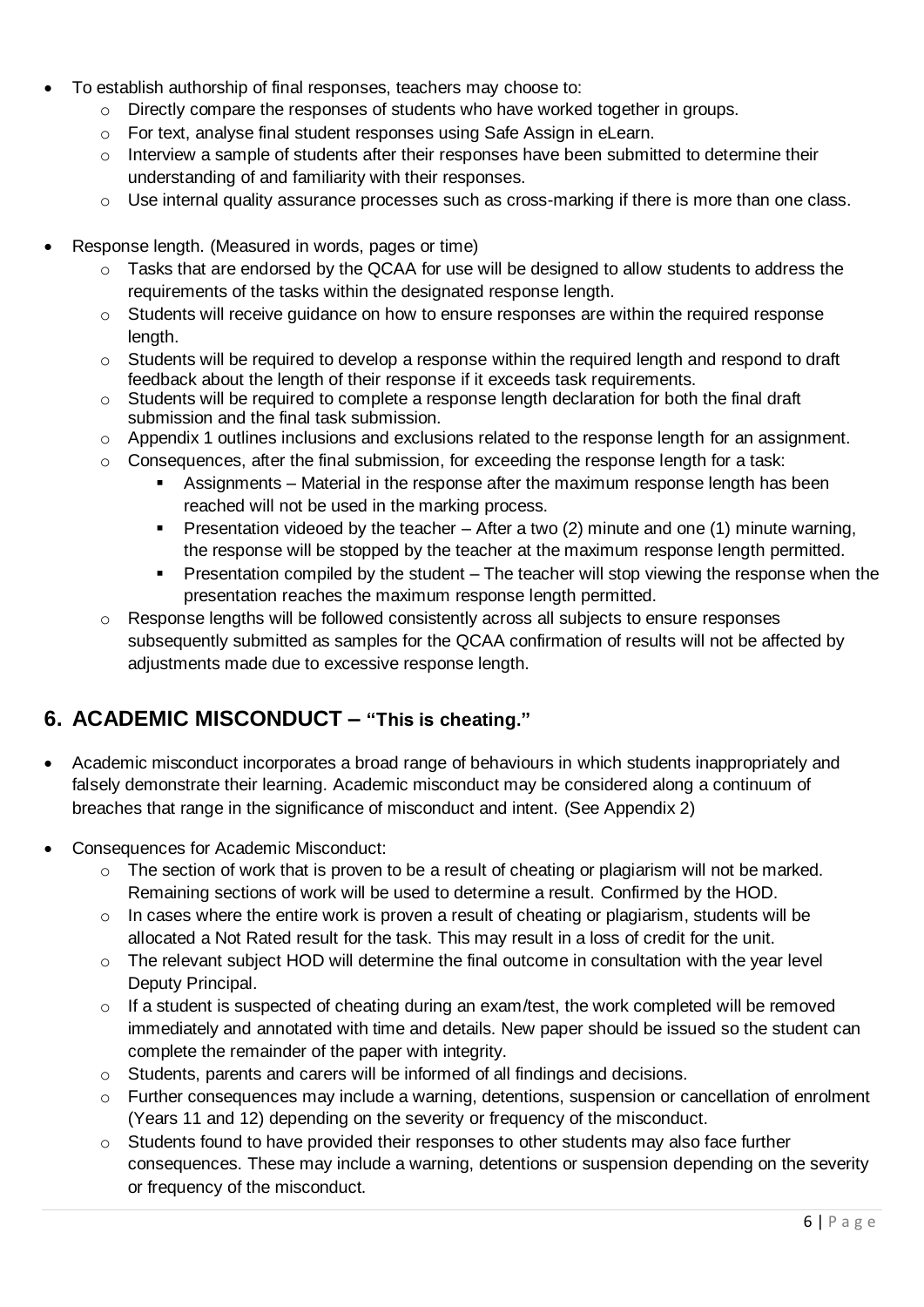#### **7. COMPLETION OF ASSESSMENT TASKS –**

#### **"This needs to be carefully planned for by students and families to ensure evidence of learning is collected fairly for all students"**

#### General

- All assessment tasks must be completed at the set time on the set day.
- Family holidays and non-urgent appointments such as a routine dental check-up or driving licence test are not considered acceptable reasons for missing an assessment date.
- For presentation type tasks with multiple presentation dates, all students are required to submit completed components such as palm cards, script or PowerPoint on the set day at the discretion of the class teacher.

#### Assignments / Projects

- Task responses (draft and final) are due by 4.00pm on the due date and must be directly submitted to the class teacher or any other delegated person such as the subject Head of Department as per the task sheet.
- Assignments are to be submitted in the manner directed by the class teacher as per the task sheet. This may be:
	- o Through eLearn.
	- o In hard copy.
	- o By email.
	- o School submission drive
- Computer/printer/email problems will not be accepted as an excuse for late submission.
	- Students are responsible for creating multiple backups of their responses. This may be:
		- o On two USBs as well as on a computer hard drive.
		- o Periodically emailing versions to oneself to have as a backup.
		- o Periodically saving versions on the school network or OneDrive.
		- $\circ$  Doing a hard copy print of the bulk of the response well before the final due date.
- If an assignment is due on a day a student is timetabled as "off campus" eg, Traineeship, it is the student's responsibility to ensure that the assignment has been submitted to the class teacher on or before the due date. If an assignment is not submitted on or before the due date without an approved Access Arrangement and Reasonable Adjustment (AARA), the assignment will be deemed a late submission. (See Section 9)
- If a student is absent on the due date due, every effort should be made on the due date to submit the task electronically to the teacher or have the task delivered to the school front counter, clearly labelled with the student's name and name of the teacher to receive the response.
- If this is not possible, students, parents and carers will be required to complete an AARA application (see Section 8) and submit it with applicable documentary evidence. This must be done **at least two school days before the due date**. Students will be expected to have demonstrated a satisfactory level of work, commensurate with the timing of the application, for approval to be granted.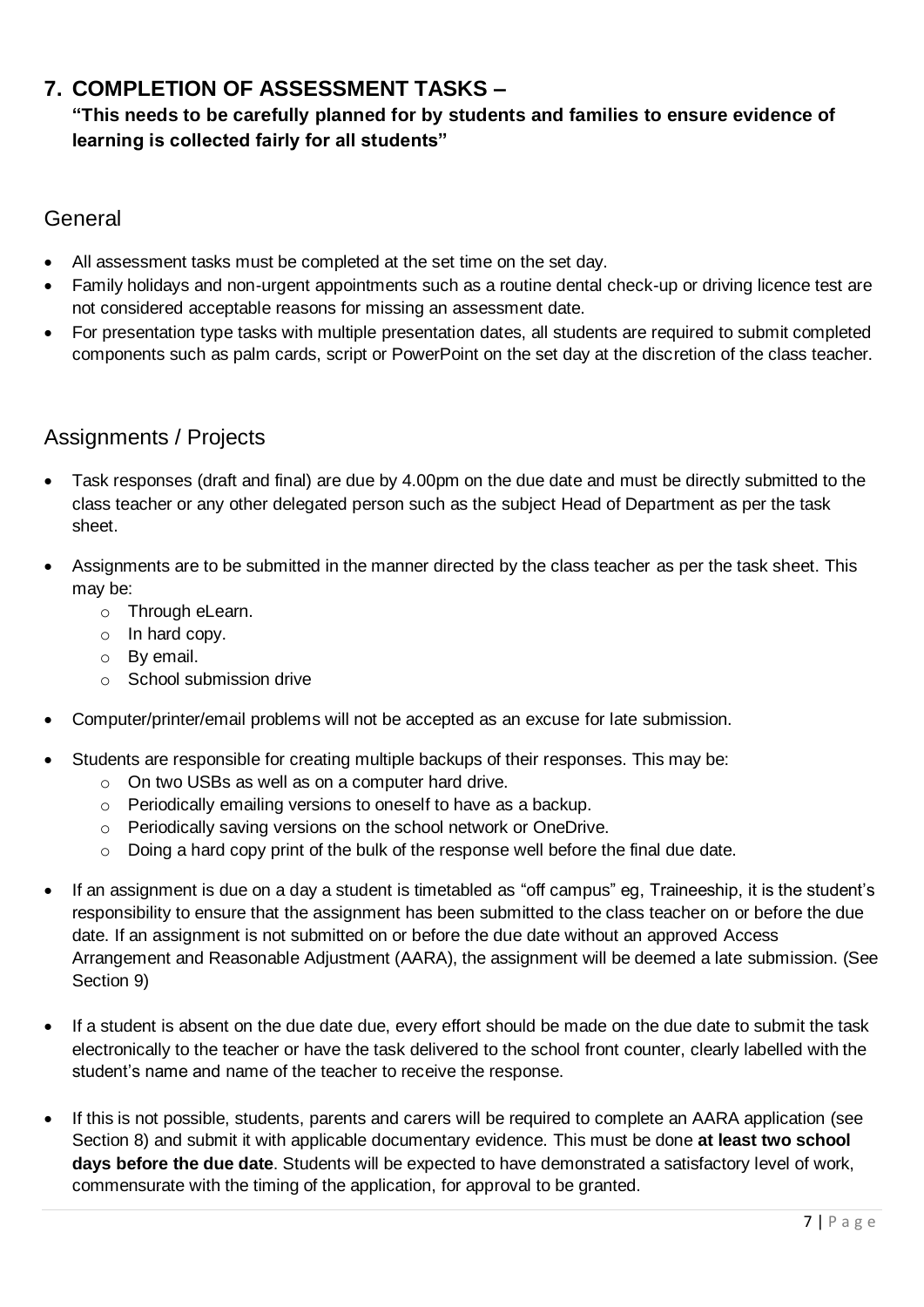- Students, parents and carers, teachers and Heads of Department, will be informed of the outcome of the AARA application within two school days. If not successful, a discussion with the year level Deputy Principal is required to determine subsequent actions. (See Section 9)
- If the application is approved, the student is to liaise with the class teacher and Head of Department to set a revised due date. The student must submit the task on or before the revised due date as advised by the Head of Department.

#### Exams

- Students are responsible for:
	- o Having a clear and accurate understanding of where and when all exams are scheduled.
	- o Having all relevant materials for the exam.
- Students cannot sit exams before the set date.
- Students arriving late within 40 minutes of the scheduled starting time will be permitted to sit the exam. No extra time will be granted for a late arrival. After 40 minutes students will not be admitted.
- Students who are late for an exam and believe they have extenuating circumstances may consider applying for an Access Arrangement and Reasonable Adjustment (AARA) after the exam. Exam supervisors cannot make decisions and provide extra time.
- Students cannot leave an internal exam early.
- If a student is absent on the date of an exam, the student or a parent/carer is required to notify the school of the absence by phone or email as early as possible.
- Students are required to meet with their class teacher or head of Department on the first day of their return and arrange a time to sit the exam (if validity can be maintained) or a comparable task to ensure course requirements are met. If it is during a specified exam period with study leave, the student is expected to come in to school on **the first school day after any medical certificate expires**, regardless if they have any other exams or not.
- Students, parents and carers will be required to submit an AARA Application and submit it with applicable documentary evidence as soon as possible. (See Section 8)
- Students, parents and carers, teachers and Heads of Department, will be informed of the outcome of the AARA application within two school days. If not successful, a discussion with the Deputy Principal is required to determine subsequent actions. (See Section 9)
- If the application is successful, the student is to meet with the Head of Department (if not already done) and arrange an alternate time to complete the task or a comparable task in consultation with the class teacher.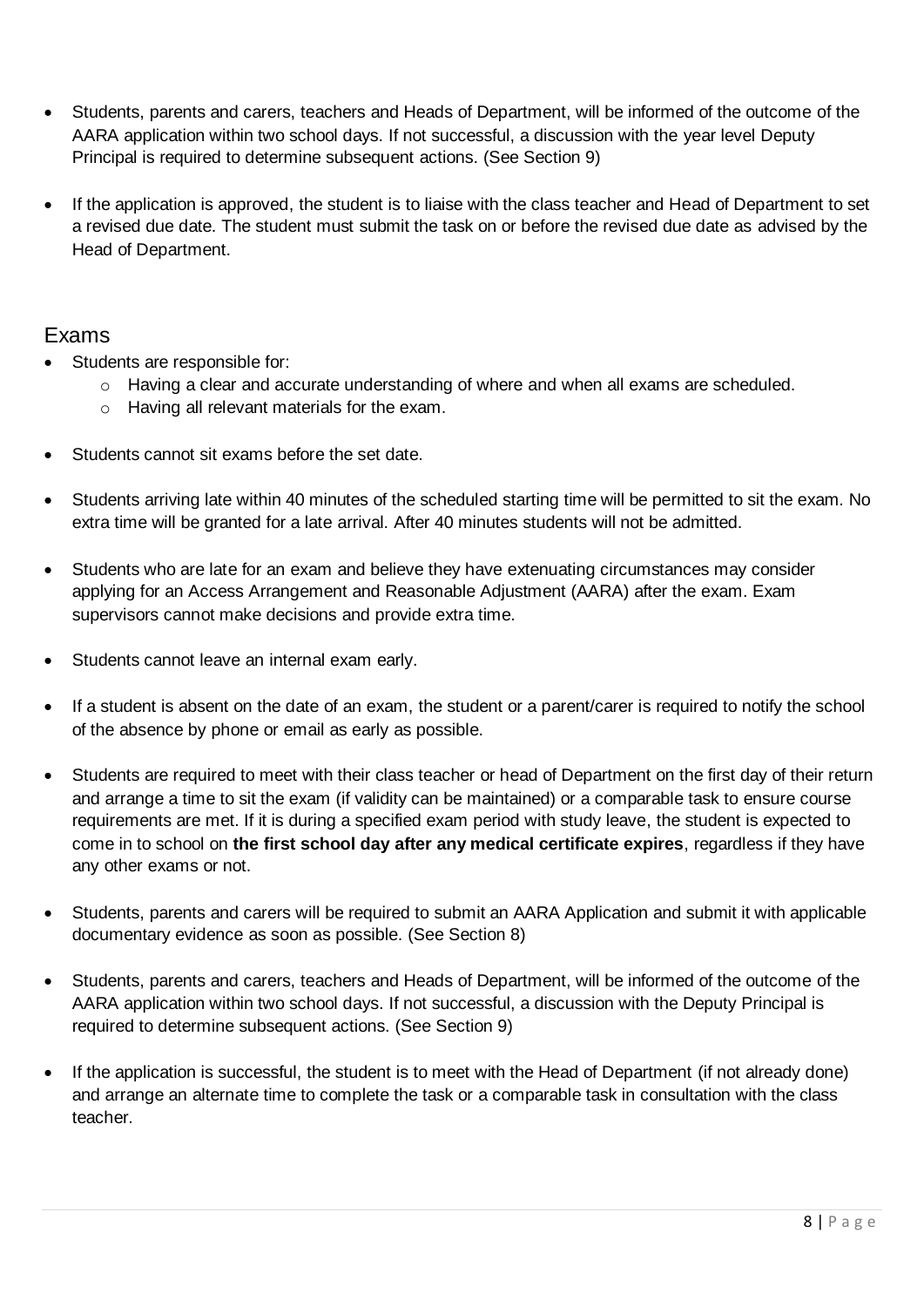#### Presentations / Performances

- Students are responsible for:
	- o Having a clear and accurate understanding of where and when their presentation or performance is scheduled.
	- o Having all relevant materials for the task.
- If a student is absent on the date of a presentation or performance, the student or a parent/carer is required to notify the school of the absence by phone or email as early as possible.
- Students, parents and carers will be required to submit an AARA application and submit it with applicable documentary evidence as soon as possible. (See Section 8)
- Students, parents and carers, teachers and Heads of Department, will be informed of the outcome of the AARA application within two school days. If not successful, a discussion with the Deputy Principal is required to determine subsequent actions. (See Section 9)
- If the application is successful, the student is to meet with the Head of Department (if not already arranged) and arrange an alternate time to complete the task in consultation with the class teacher.

Year 12 External Assessment Tasks – Term 4, Weeks 3, 4, 5 and 6.

- It is in the best interest of students to sit all external assessment tasks in year 12 wherever possible, however, the QCAA does not expect students to attend an external assessment against specific written medical advice.
- If a student believes an "Illness and misadventure" condition will prevent them from sitting an external task, they can apply for an Access Arrangement and Reasonable Adjustment (AARA - See Section 8) from 14 days before the start of the assessment period.
- If a student believes an "Illness and misadventure" condition has affected their performance in an external assessment they have 7 days after the after the task to apply for an AARA.
- In cases where an AARA after an external task is approved and the external task has been completed, the QCAA will calculate final subject scores with and without the external task result and apply the best result.
- Students, parents and carers are urged to understand that the requirements for medical evidence in the External Exam program are significant. A medical certificate citing "a medical condition" will not be accepted.
- Failure to sit an External Assessment task without an approved QCAA AARA will mean no result will be awarded for the subject.
- All Year 12 students studying one or more General Subjects will participate in a mandatory and comprehensive External Assessment preparation program to ensure they can best display their highest level of learning.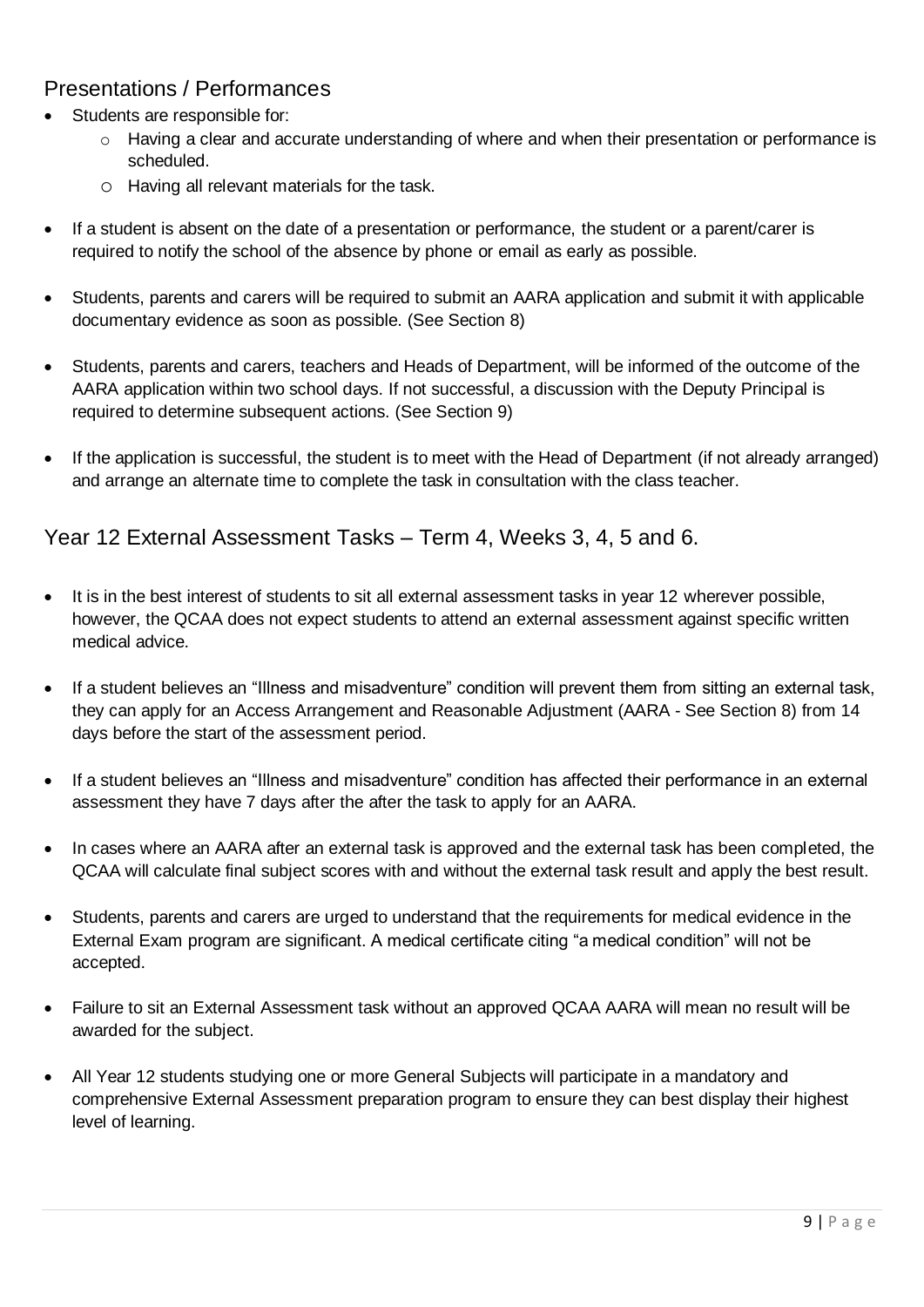#### **8. ACCESS ARRANGEMENTS AND REASONABLE ADJUSTMENTS (AARA) – "This is when student circumstances require assistance to be brought to a level playing field against other students."**

#### **General**

- AARA's are provided to minimise, as much as possible, barriers for a student whose disability, impairment, medical condition or other circumstances may affect their ability to read, respond to or participate in assessment.
- AARA's are designed to ensure all students are operating on a level playing field and are not designed to give students an unfair advantage.
- Students are not eligible for AARA on the following grounds:
	- o Unfamiliarity with the English language.
	- o Teacher absence or other teacher-related difficulties.
	- o Matters that the student could have avoided (e.g. misreading an examination timetable, misreading instructions in examinations)
	- o Matters of the student's or parent/carer's own choosing (e.g. family holidays)
	- o Matters that the school could have avoided (e.g. incorrect enrolment in a subject)
- AARA's are either Principal or QCAA approved depending on the situation. (See Appendix 3)
- An AARA application form is available on the school website. (See Appendix 4)
- Students applying for AARA during the Summative Internal Assessments (IA1, IA2 and IA3) during Units 3 and 4 may be required to supply a medical statement from their practitioner. (Template on school website)

#### AARA Summary

- It is expected the majority of AARA's will be for adjustments needed for **immediate** conditions or temporary injury under the formal heading of "Illness and misadventure". **AARA applications** need to be made at least two school days before the due date. (See school website for application form or collect from the main school office)
- AARA's can be applied to **temporary conditions** and mental health conditions such as anxiety and depression. The medical evidence will need "currency" of a maximum of six months of age. **AARA applications** for these types of reasons may need consultation with a Deputy Principal and/or Guidance Officer.
- It is expected in **long term** situations that AARA's for cases that are not covered by a current Education Adjustment Program (EAP) verification or equivalent, medical documentation must be dated no earlier the January 1 of the year of the student's Year 10 enrolment. **AARA applications** need to be made and will be managed in consultation with staff members who have the most informed understanding of the student's situation.
- Students covered by an EAP will require the program currency to cover the student's enrolment for Units 3 and 4. These will be managed by the Deputy Principal (Inclusion).
- Medical evidence for a QCAA approved AARA requires a medical statement. The QCAA template is on the school website.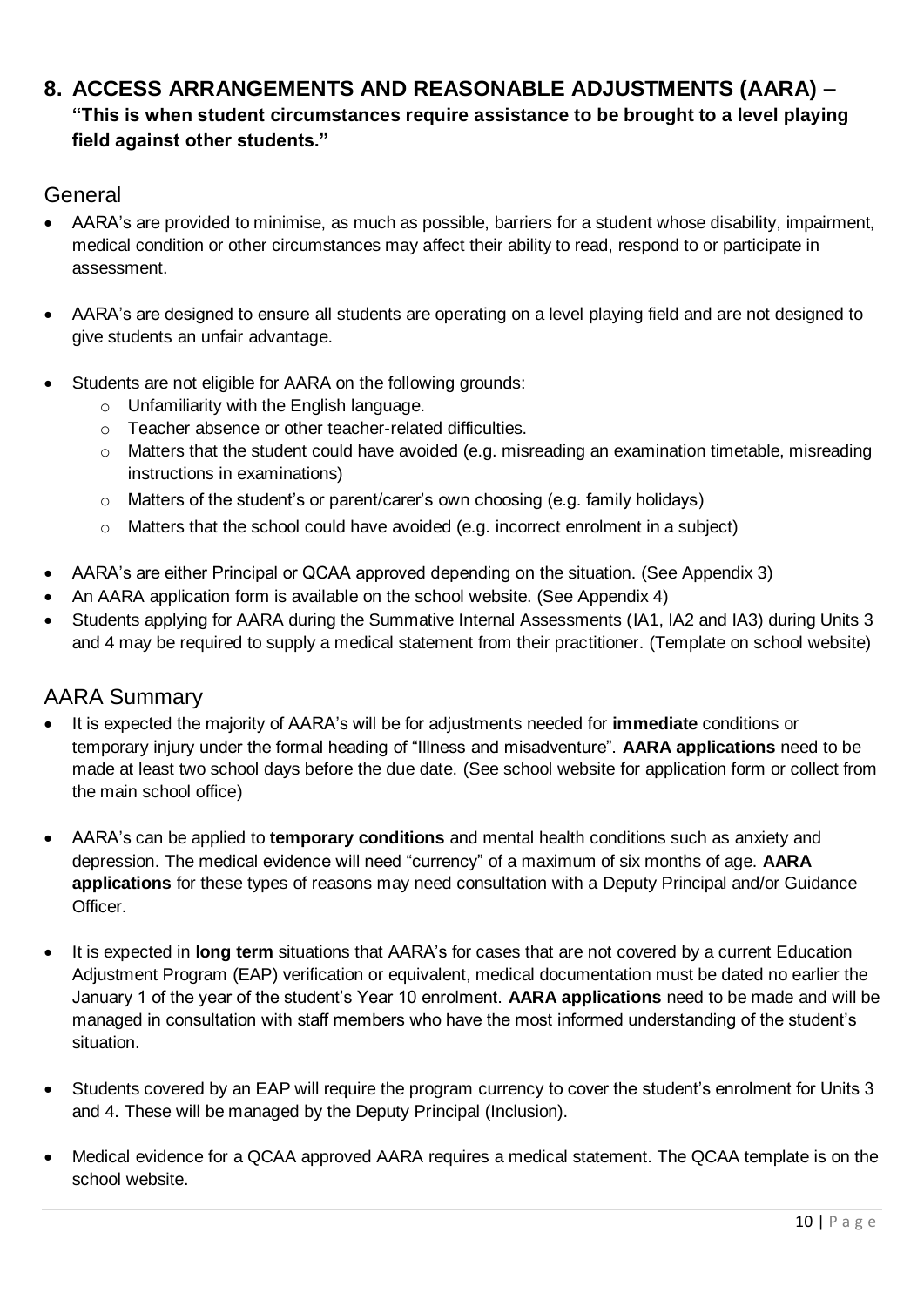#### **9. CONSEQUENCES FOR NON-COMPLETION WITHOUT APPROVAL – "This is what will happen if students don't meet their responsibilities without seeking assistance".**

- In the event a "formal draft" copy of an assessment response is not submitted by the due date and no extension has been granted (See Section 8) a support process will be implemented.
- In the event a "final copy" of an assessment response is not submitted by the due date and no extension has been granted (See Section 8), judgements will be made using evidence collected on or before the due date e.g. class work, drafts, rehearsal notes, photographs of student work, teacher observations etc.
- All "final copies" of formal assessment tasks in Units 1 and 2 should be submitted regardless of the evidence being used for a result to ensure the student displays the capacity to continue in the subject.
- When there is no evidence of a response to an assessment task (assignment, exam, presentation or performance) on or before the due date as set by the school, a subject result cannot be allocated and the student will be given a 'Not-Rated' (NR).
- When a student does not submit a response to an assessment instrument, a result can only be allocated when evidence has been demonstrated.
- For Senior Subjects, an overall subject result for a course of study may not be allocated if a student does not submit or complete the summative internal assessment. This may have a negative impact on Queensland Certificate of Education (QCE) attainment and ATAR (Australian Tertiary Admissions Rank) eligibility.
- Students who in the view of Administration and relevant Heads of Department do not complete Senior course requirements may not be able to progress to the next semester in that subject.
- Students in Years 11 and 12 may also have their enrolment cancelled.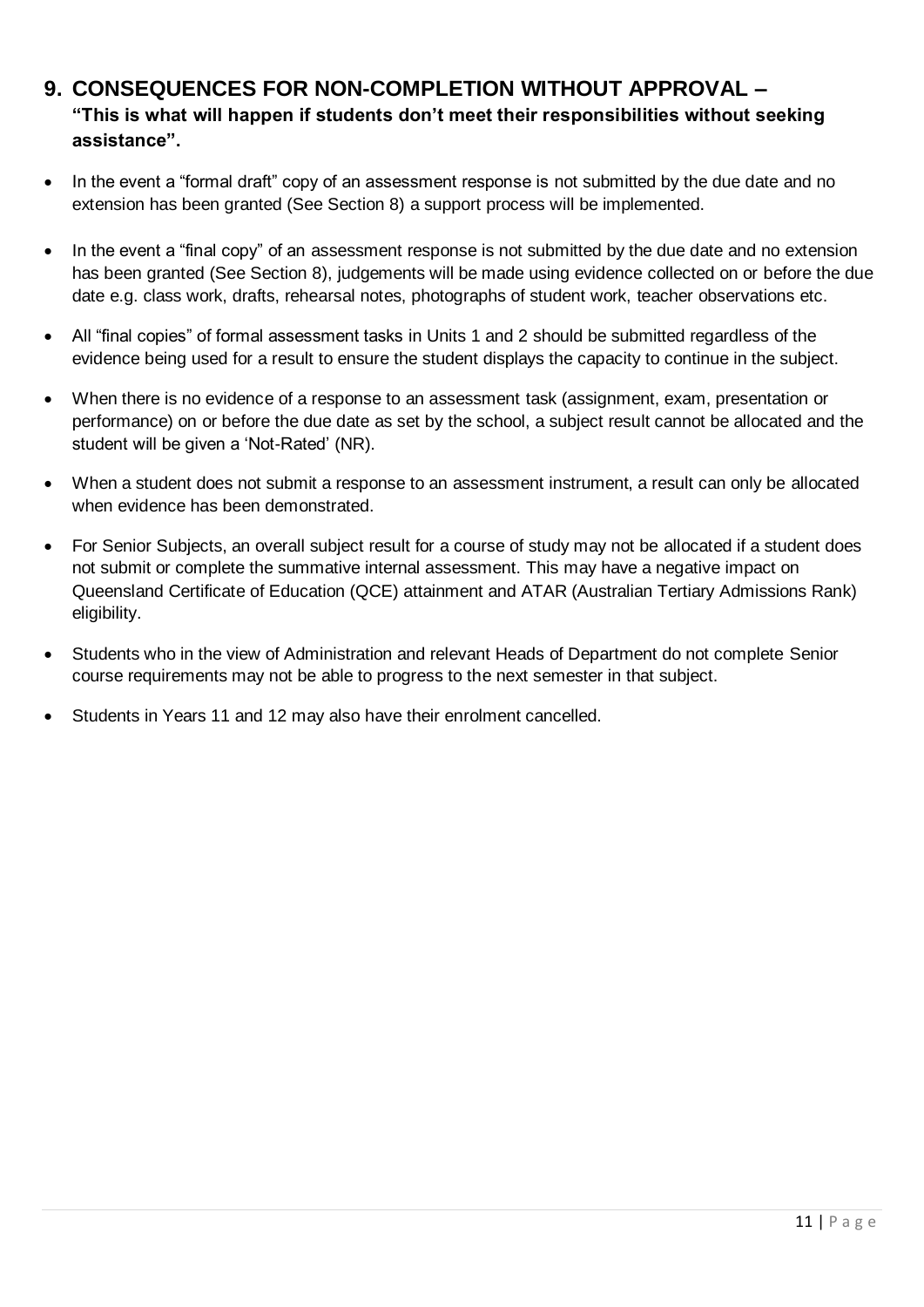#### **APPENDIX 1**

#### **Response Length Guidelines**

|                   | Word Length                                                                                                                                                                                                                                                                                  | Page Count                                                                                                           |
|-------------------|----------------------------------------------------------------------------------------------------------------------------------------------------------------------------------------------------------------------------------------------------------------------------------------------|----------------------------------------------------------------------------------------------------------------------|
| <b>Inclusions</b> | All words in the text of the response<br>$\bullet$<br>Title, headings and subheadings<br>Tables, figures, maps and diagrams<br>containing information other than raw<br>or processed data<br>Quotations<br>Footnotes and endnotes (unless<br>$\bullet$<br>used for bibliographical purposes) | All pages that are used as evidence<br>$\bullet$<br>when marking a response                                          |
| <b>Exclusions</b> | Title pages<br>$\bullet$<br>Contents page<br>$\bullet$<br><b>Abstract/Executive Summary</b><br>Raw or processed data in tables,<br>figures and diagrams<br><b>Bibliography</b><br>٠<br>Reference list<br>Appendices *<br>Page numbers<br>In text citations                                   | Title pages<br>$\bullet$<br>Contents page<br>Abstract<br>Bibliography<br>Reference list<br>$\bullet$<br>Appendices * |

\*Appendices should contain only supplementary material that will not be directly used as evidence when marking the response.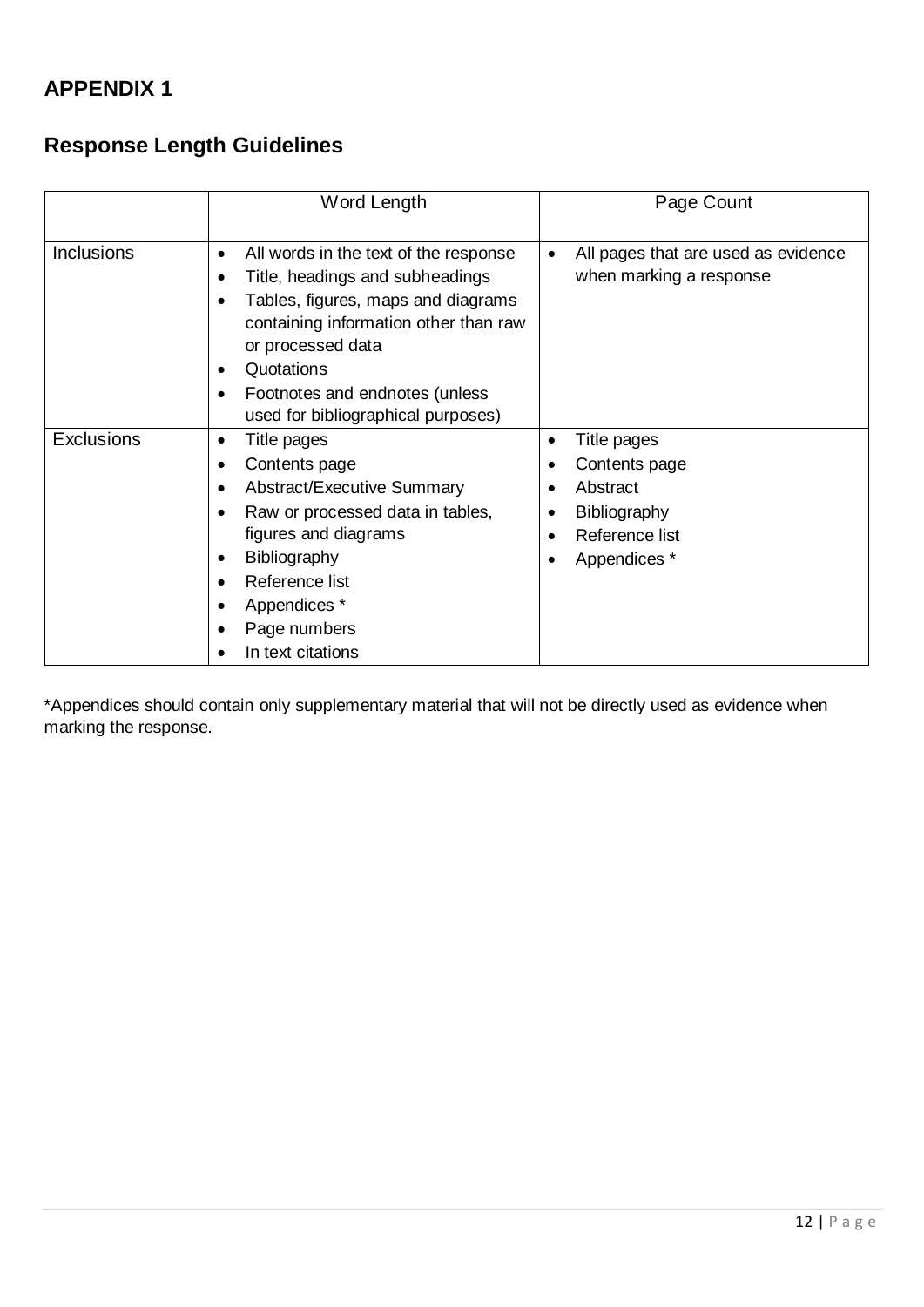#### **APPENDIX 2**

## **Types of Academic Misconduct and Examples. (List is not exhaustive)**

| <b>Type of Misconduct</b>   | <b>Examples</b>                                                                                                                      |  |  |
|-----------------------------|--------------------------------------------------------------------------------------------------------------------------------------|--|--|
| Cheating while under        | A student:                                                                                                                           |  |  |
| supervised conditions       | • begins to write during perusal time or continues to write after the instruction to stop                                            |  |  |
|                             | writing is given                                                                                                                     |  |  |
|                             | • uses unauthorised equipment or materials                                                                                           |  |  |
|                             | • has any notation written on the body, clothing or any object brought into an assessment<br>room                                    |  |  |
|                             | • communicates with any person other than a supervisor during an examination, e.g.                                                   |  |  |
|                             | through speaking, signing, electronic device or other means such as passing notes,                                                   |  |  |
|                             | making gestures or sharing equipment with another student.                                                                           |  |  |
|                             |                                                                                                                                      |  |  |
| Collusion                   | When:                                                                                                                                |  |  |
|                             | • more than one student works to produce a response and that response is submitted as<br>individual work by one or multiple students |  |  |
|                             | • a student assists another student to commit an act of academic misconduct                                                          |  |  |
|                             | • a student gives or receives a response to an assessment.                                                                           |  |  |
|                             |                                                                                                                                      |  |  |
| <b>Contract Cheating</b>    | A student:                                                                                                                           |  |  |
|                             | • pays for a person or a service to complete a response to an assessment                                                             |  |  |
|                             | · sells or trades a response to an assessment.                                                                                       |  |  |
| Copying Work                | A student:                                                                                                                           |  |  |
|                             | • deliberately or knowingly makes it possible for another student to copy responses                                                  |  |  |
|                             | • looks at another student's work during an exam                                                                                     |  |  |
|                             | • copies another student's work during an exam.                                                                                      |  |  |
| Disclosing or receiving     | A student:                                                                                                                           |  |  |
| information about an        | • gives or accesses unauthorised information that compromises the integrity of the                                                   |  |  |
| assessment                  | assessment, such as stimulus or suggested answers/responses, prior to completing a                                                   |  |  |
|                             | response to an assessment                                                                                                            |  |  |
|                             | • makes any attempt to give or receive access to secure assessment materials.                                                        |  |  |
| Fabricating                 | A student:                                                                                                                           |  |  |
|                             | • invents or exaggerates data                                                                                                        |  |  |
|                             | · lists incorrect or fictitious references.                                                                                          |  |  |
| Impersonation               | A student arranges for another person to complete a response to an assessment in their                                               |  |  |
|                             | place, e.g. impersonating the student in a performance or supervised assessment.                                                     |  |  |
|                             | A student completes a response to an assessment in place of another student.                                                         |  |  |
| Misconduct during an        | A student distracts and/or disrupts others in an assessment room.                                                                    |  |  |
| exam                        |                                                                                                                                      |  |  |
| Plagiarism or lack of       | A student completely or partially copies or alters another person's work without                                                     |  |  |
| referencing                 | attribution (another person's work may include text, audio or audio-visual material,                                                 |  |  |
|                             | figures, tables, design, images, information or ideas).                                                                              |  |  |
| Self-plagiarism             | A student duplicates work or part of work already submitted as a response to an                                                      |  |  |
|                             | assessment instrument in the same or any other subject.                                                                              |  |  |
| Significant contribution of | A student arranges for, or allows, a tutor, parent/carer or any person in a supporting role                                          |  |  |
| help                        | to complete or contribute significantly to the response                                                                              |  |  |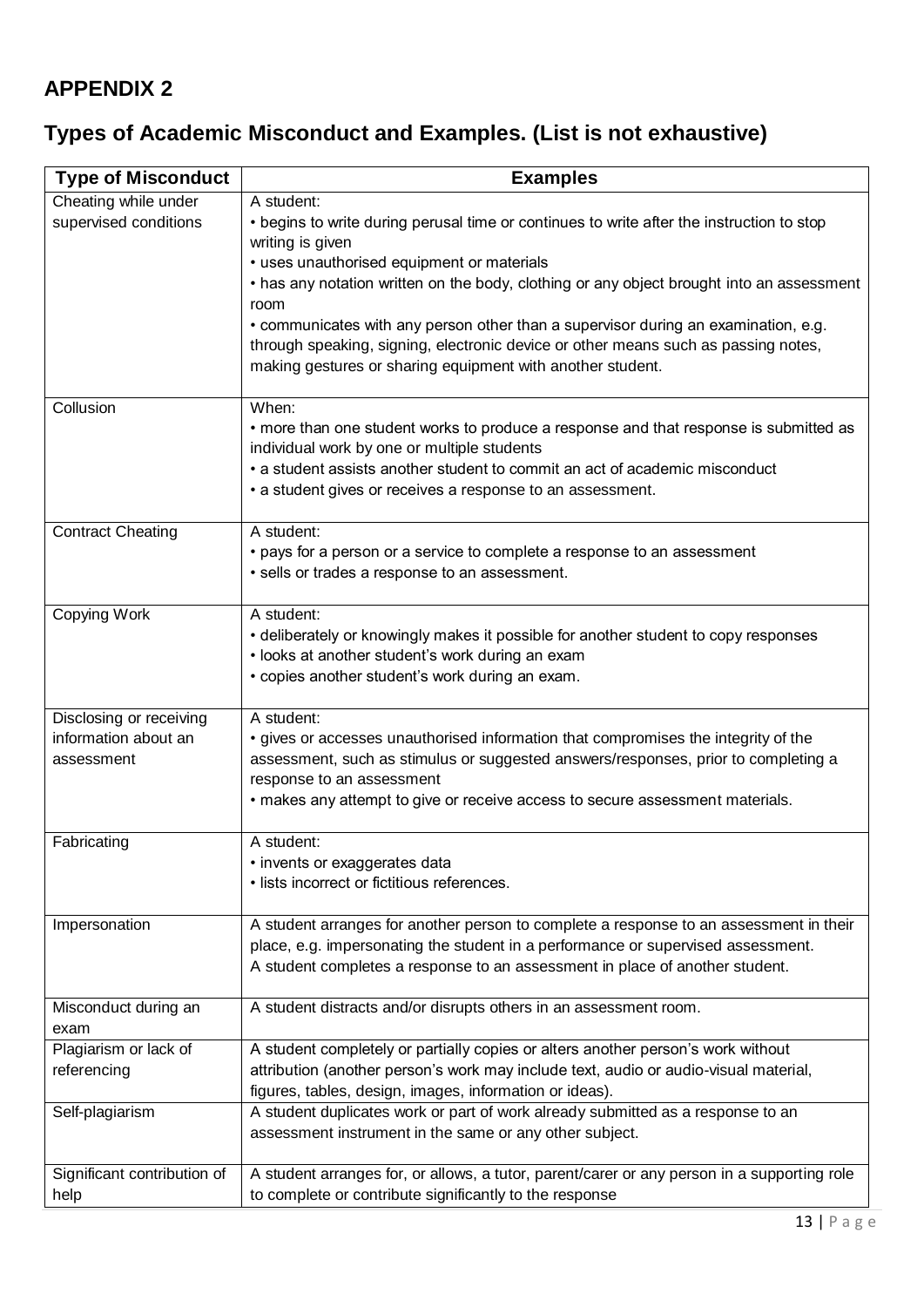### **APPENDIX 3**

## **Access Arrangements and Reasonable Adjustments**

| Type of                                                                                                  | Approval Type Required for Adjustment                                                                                                                        |                                                                                                                                                                                                                              |  |
|----------------------------------------------------------------------------------------------------------|--------------------------------------------------------------------------------------------------------------------------------------------------------------|------------------------------------------------------------------------------------------------------------------------------------------------------------------------------------------------------------------------------|--|
| Assessment                                                                                               | <b>QCAA Only</b>                                                                                                                                             | <b>Principal Reported</b>                                                                                                                                                                                                    |  |
| Adjustments for<br><b>ALL Assessment</b><br>forms<br>Summative<br>Internal and<br>External<br>Assessment | $\bullet$ Extra Time<br>• Rest Breaks                                                                                                                        | • Bite-sized food<br>• Comparable assessment<br>$\bullet$ Drink<br>· Diabetes management<br>• Individual instructions<br>• Medication<br>. Physical equipment and environment<br>• Varied seating<br>• Vision aids           |  |
| Adjustments for<br>Summative<br>Internal<br>Assessment only                                              | <b>NA</b>                                                                                                                                                    | • Extension – Assignments<br>• Comparable assessment - Exams<br>• Paper format<br>• Assistance<br>• Assistive Technology – computer use<br>• a reader and/or scribe<br>• a change of venue or request for<br>alternate venue |  |
| Summative<br>External<br><b>Assessment Only</b>                                                          | • Paper format<br>• Assistance<br>• Assistive Technology - computer use<br>• a reader and/or scribe<br>• a change of venue or request for<br>alternate venue | <b>NA</b>                                                                                                                                                                                                                    |  |
| Required<br>evidence                                                                                     | 1. QCAA School Report form<br>2. QCAA Medical Report or approved<br>additional evidence (medical<br>certificate)                                             | 1. ARRA Application form                                                                                                                                                                                                     |  |